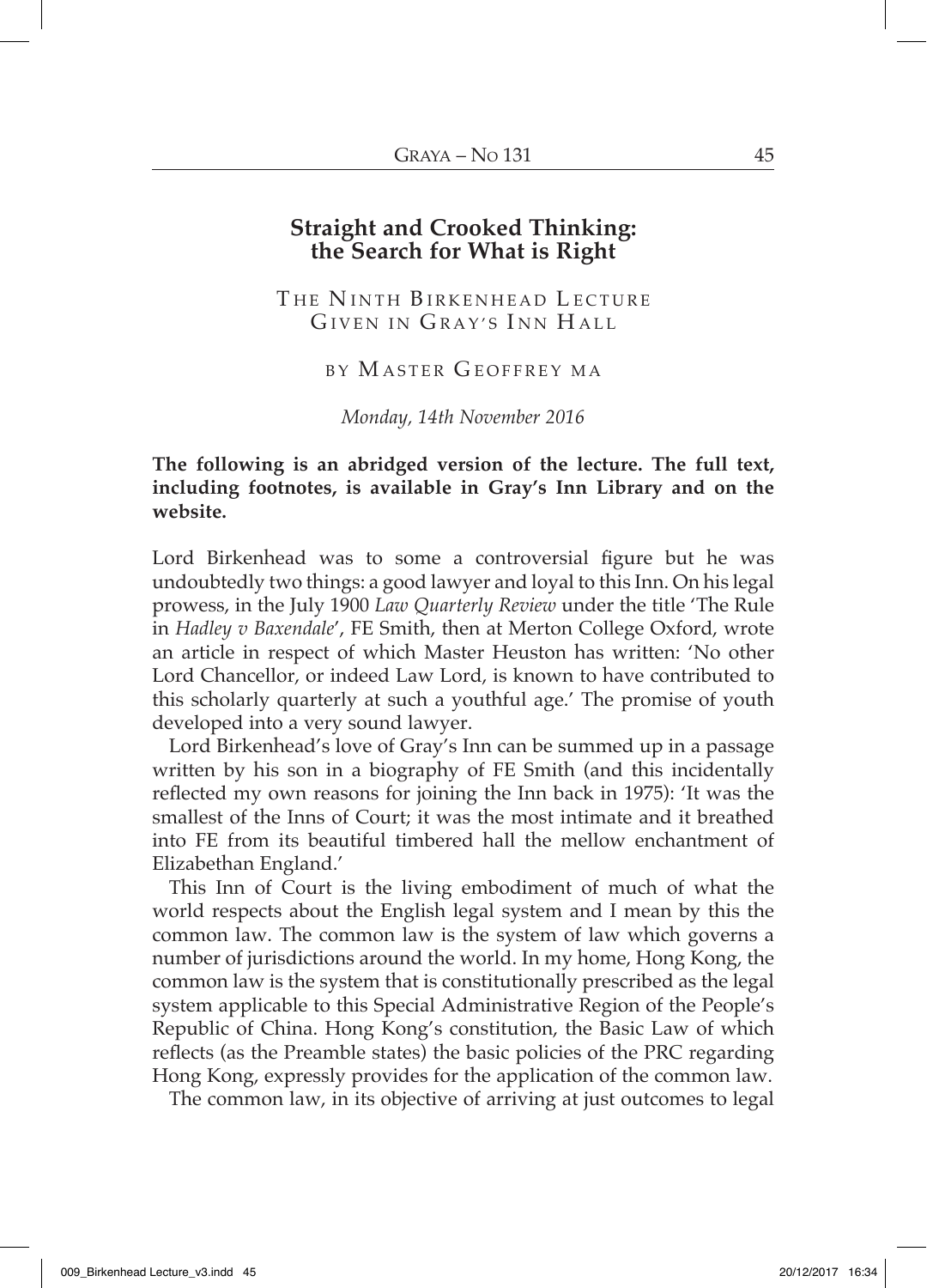disputes (put simply, law is justice) requires not only firm and clear decisions but, equally important, compelling reasons for such decisions. Ultimately, the main yardstick for determining the correctness of a decision is the coherence and cogency of the reasoning in support. Another way of putting this is that the common law requires judgments to be made on a principled basis. As lawyers, we have all come across judgments and decisions which have sometimes surprised us not just in their outcome, but also in their reasoning. We are surprised because of the importance of reasoning as an integral component of the administration of justice in a common law system. It is one of its primary characteristics.

The title of this lecture is taken directly from a book first published in 1930 under the authorship of Robert Thouless. *Straight and Crooked Thinking* found its way into the recommended reading list when I first embarked on my legal studies over 40 years ago at Birmingham University. It was to prove to be one of the most influential books in my legal career because it underlined the necessity of proper reasoning in order to convince. My priorities as to whom to convince have evolved over the years from judges before whom I appeared to now the general public who have to be convinced of the work of the courts. Proper reasoning can be defined as straight thinking, and improper reasoning as crooked thinking.

In the book, instances of straight and crooked thinking are identified. The analysis and examples of crooked thinking are the more interesting: faulty logic, emotive language, flattery as a means to help persuade, playing on people's psychology and prejudices, etc. Looking at this in the legal context, I hope to be able to point to instances of what I will call crooked thinking, not in the sense of dishonesty or bad faith, but the use of legal tools in a tenuous and ultimately unconvincing way in order to arrive at certain legal outcomes. These outcomes may have seemed right in the age they were made but in modern times would be regarded as wholly unacceptable. There are of course countless instances of straight thinking and these comprise the vast majority of legal decisions, but the occasions in which Homer nodded are the more interesting.

A principled approach is always and indeed the only approach to decision making. It is in contrast to adopting a random – or worse, arbitrary – approach. So why is the existence of clear and fully reasoned judgments of such importance under the common law? To start with, they demonstrate the adherence of the courts and judges to the law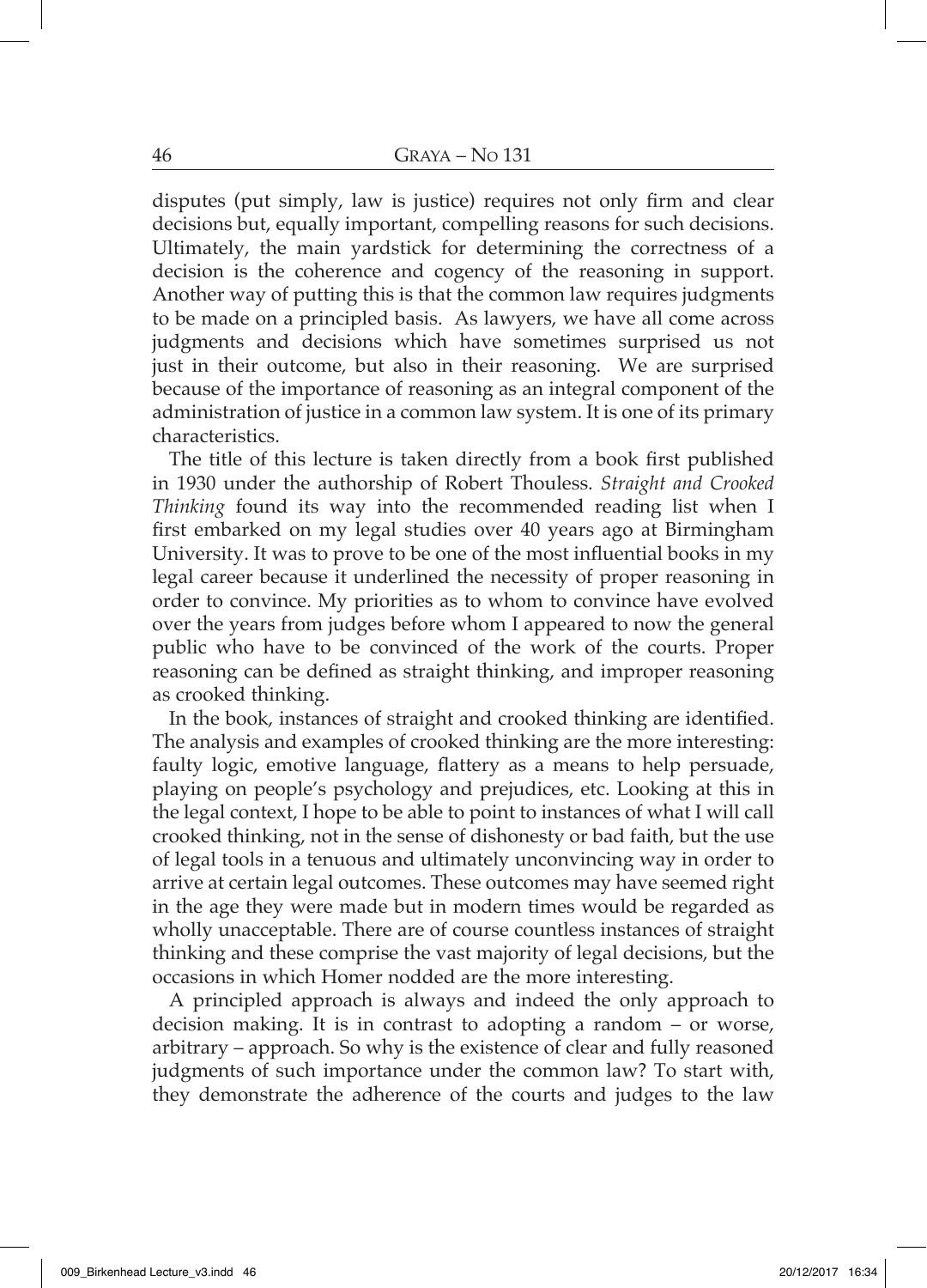and her spirit. They also manifest the adherence to the Judicial Oath taken by judges. It is important that there is adherence to the law and the spirit of the law. In any society governed by the rule of law, one finds the existence of laws that fully respect the rights of the individual and the existence of an independent judiciary enforcing such laws. One of the empirical indicators of the existence of the rule of law is the transparency of the legal system, and a fully reasoned judgment enables anyone to see that there has been adherence to the law and her spirit. Without proper reasoning in judgments for everyone to see, all sorts of unfortunate speculation arises as to what might have generated the result.

The doctrine of precedent, which is often used as the prime example whenever one is asked to define the common law, has as its foundation the properly reasoned judgment, for it is the reasoning of judgments that is utilised in future cases. The doctrine of precedent encourages consistency, promotes certainty and constitutes the opposite of the arbitrary application of the law. It is, however, important in order for the system of precedent to operate properly that bad precedents are not created, because bad precedents, like good precedents, also last. Not everyone is convinced by the doctrine of stare decisis and it is of course not applicable in civil law jurisdictions.

Bad precedents are created when bad reasoning is employed. Where such precedents exist, this will have the effect of either preventing the development of the law or, worse still, damaging the fabric of the law. Where the law is no longer regarded as fulfilling its primary function of the protection of rights, society really ceases to be governed by the rule of law. The importance of the rule of law can be illustrated by reference to a scene from *A Man for All Seasons*, a play about Sir Thomas More, who was Chancellor in England during the reign of Henry VIII. In the scene, More is conversing with his future son-in-law, William Roper, who is trying to persuade Sir Thomas to arrest Richard Rich, whose perjury against Sir Thomas would eventually lead to his being sentenced to death. Sir Thomas insists he cannot do this since Rich has broken no law. He says that even the devil should be free until he broke the law. Roper is exasperated. Sir Thomas says to him:

'What would you do? Cut a great road through the law to get after the Devil? ... And when the last law was down, and the Devil turned round on you – where would you hide, Roper, the laws all being flat?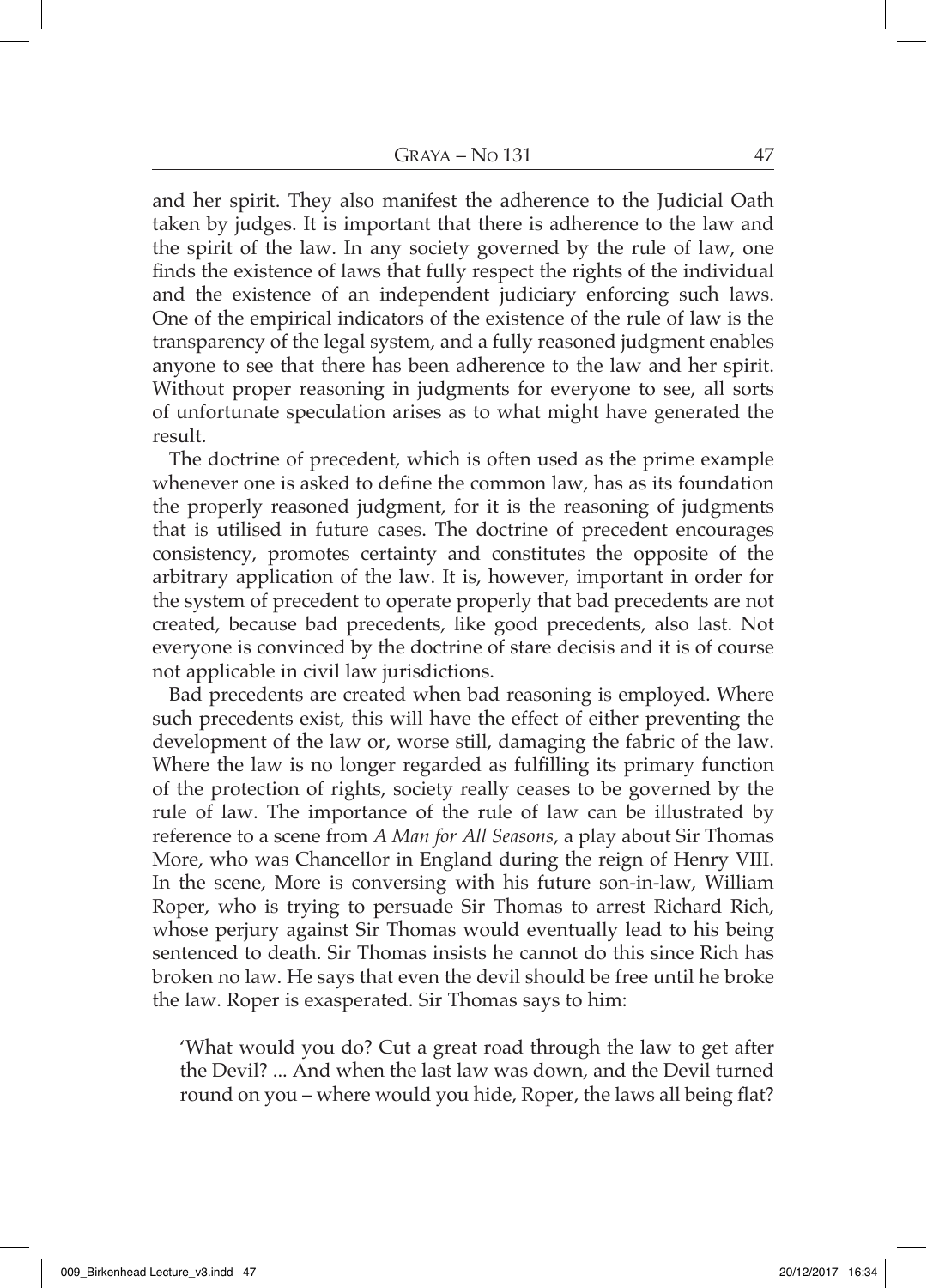This country is planted thick with laws from coast to coast, Man's laws, not God's, and if you cut them down – and you're just the man to do it – do you really think you could stand upright in the winds that would blow then? Yes, I give the Devil benefit of law, for my own safety's sake!'

I hope so far I have persuaded at least some of you of the importance of the process of reasoning in arriving at decisions. This has of course long been recognised by judges as being essential to the perceived integrity of a judicial decision. A properly reasoned judgment is after all likely to have reached the right result. However, what happens when improper reasoning is employed? The usual result is that a bad decision has been made and injustice results. One may ask rhetorically: so why should improper reasoning have been employed in the first place? One answer is that improper reasoning is employed in order to achieve what is perceived to be justice; in other words the school of 'the ends justify the means'. Another answer is to say that the judge has not intended to employ faulty reasoning – the 'mistake by inadvertence' school.

Yet another explanation is, I suppose, what sometimes occurs when the judge has simply made no attempt to reason like a lawyer ought to; here, it is not so much a case of faulty reasoning as no reasoning at all. I can illustrate this by a reference to *Republic of Bolivia v Philip Morris Companies Inc*. The issue was whether proceedings begun in Texas should be transferred to be heard in Washington DC. In stating that Washington DC was the more appropriate venue for trial, a judge of a District Court in Texas (no doubt tongue in cheek) said:

'the Court can hardly imagine why the Republic of Bolivia elected to file suit in the veritable hinterlands of Brazoria County, Texas. The Court seriously doubts whether Brazoria County has ever seen a live Bolivian … even on the Discovery Channel … Plaintiff has an embassy in Washington DC, and thus a physical presence and governmental representatives there, whereas there isn't even a Bolivian restaurant anywhere near here!'

The *Republic of Bolivia* case is simply an example of non reasoning. Of a more dangerous kind are those cases where there has been faulty reasoning by the employment of well known legal tools. These are dangerous because faulty reasoning may sometimes be employed to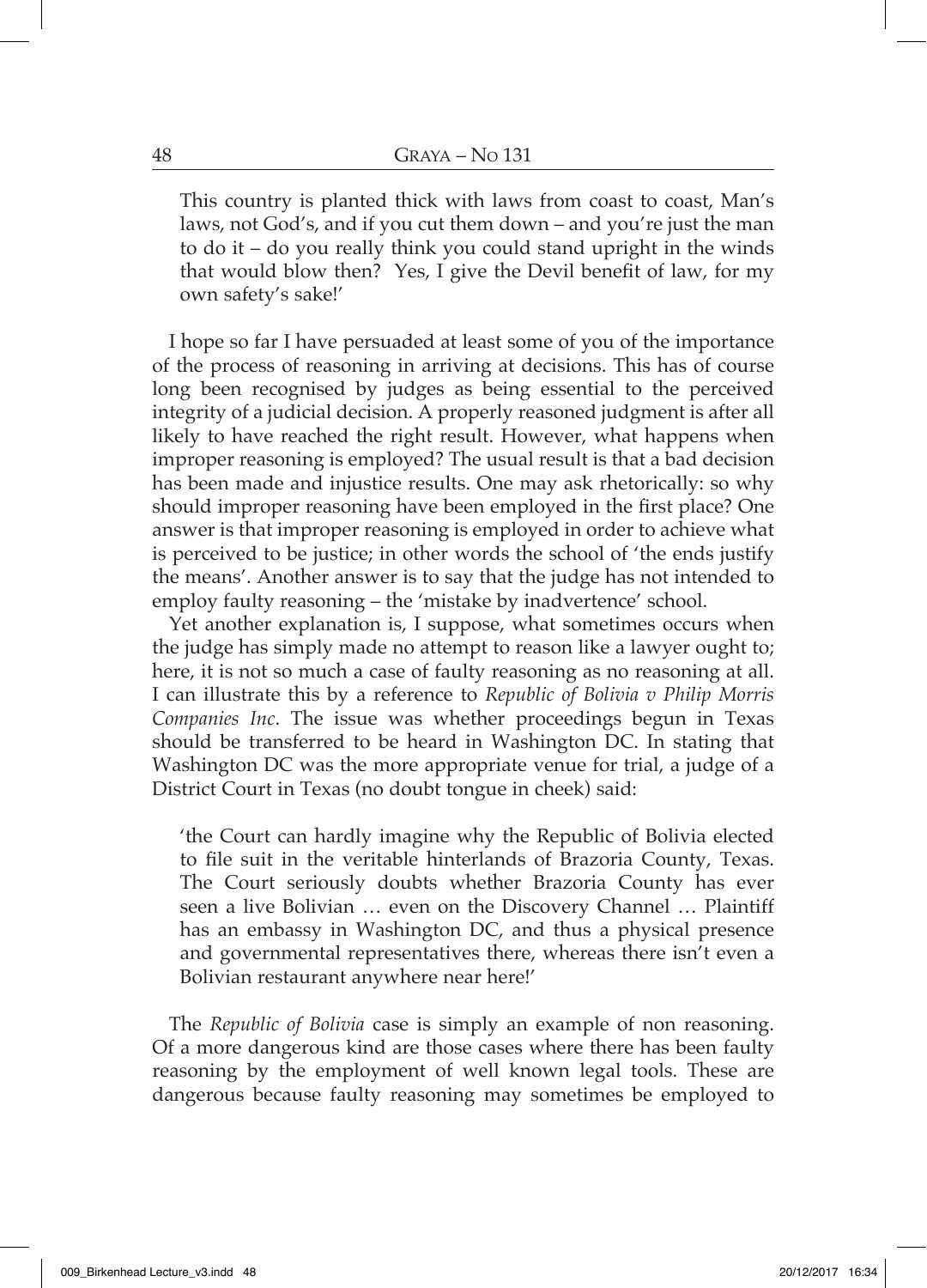hide a society's prejudices and to perpetuate such prejudices. The use of legal tools gives the decision a superficial air of respectability because legal reasoning is seemingly employed. It is in this area of social prejudice on which I want to concentrate. I do so not only because they provide for me the clearest examples of legal crooked thinking, but also provide important lessons to be learnt.

Before I embark on this exercise, I want to make it clear that it is not my intention to disparage the judges responsible for these decisions.

Racial prejudice and prejudice against women have plagued societies for a long time. We all of course know now just how unacceptable these prejudices are. The promise – or, rather, insistence – on equality is at the forefront of almost any constitutional instrument. But it was far from being true historically. In the United States, the promise of equality was contained in the 1776 Declaration of Independence. A war was waged to uphold that Declaration. The United States Constitution, coming into force in 1789, was based on it. The commonly shared wisdom is now that the Declaration of Independence was the promise for the nation and the Constitution was the fulfilment of that promise. The Preamble of the Constitution proudly declares: 'We the people of the United States, in order … to establish justice … to secure the blessings of liberty … do establish this Constitution …'

How could the concept of slavery be consistent with these important statements? Hard though it may be to accept, slavery was for centuries a venerable institution. The great Code of Hammurabi, often referred to as the ancestor of modern law, revered and protected slavery: a man who harboured a fugitive slave on his land would be executed, whereas if he returned the slave to his owner, there would be a reward; if a slave was injured, compensation would have to be paid to his owner. Despite Magna Carta, England had for many years a feudal system involving serfdom.

Relevant for the purposes of this lecture is the question of how the courts dealt with the issue of slavery and what reasoning they employed. In England, the celebrated case of *R v Knowles, Ex parte Somersett* (1772) 98 ER 499, a habeas corpus action heard by Lord Mansfield in the Court of King's Bench, had decided against slavery as an institution. His reasoning, curiously vague for Lord Mansfield who was one of the clearest minds in matters involving commercial law, can be interpreted to mean that slavery was illegal on account of it finding no basis in the common law; there was no precedent for it.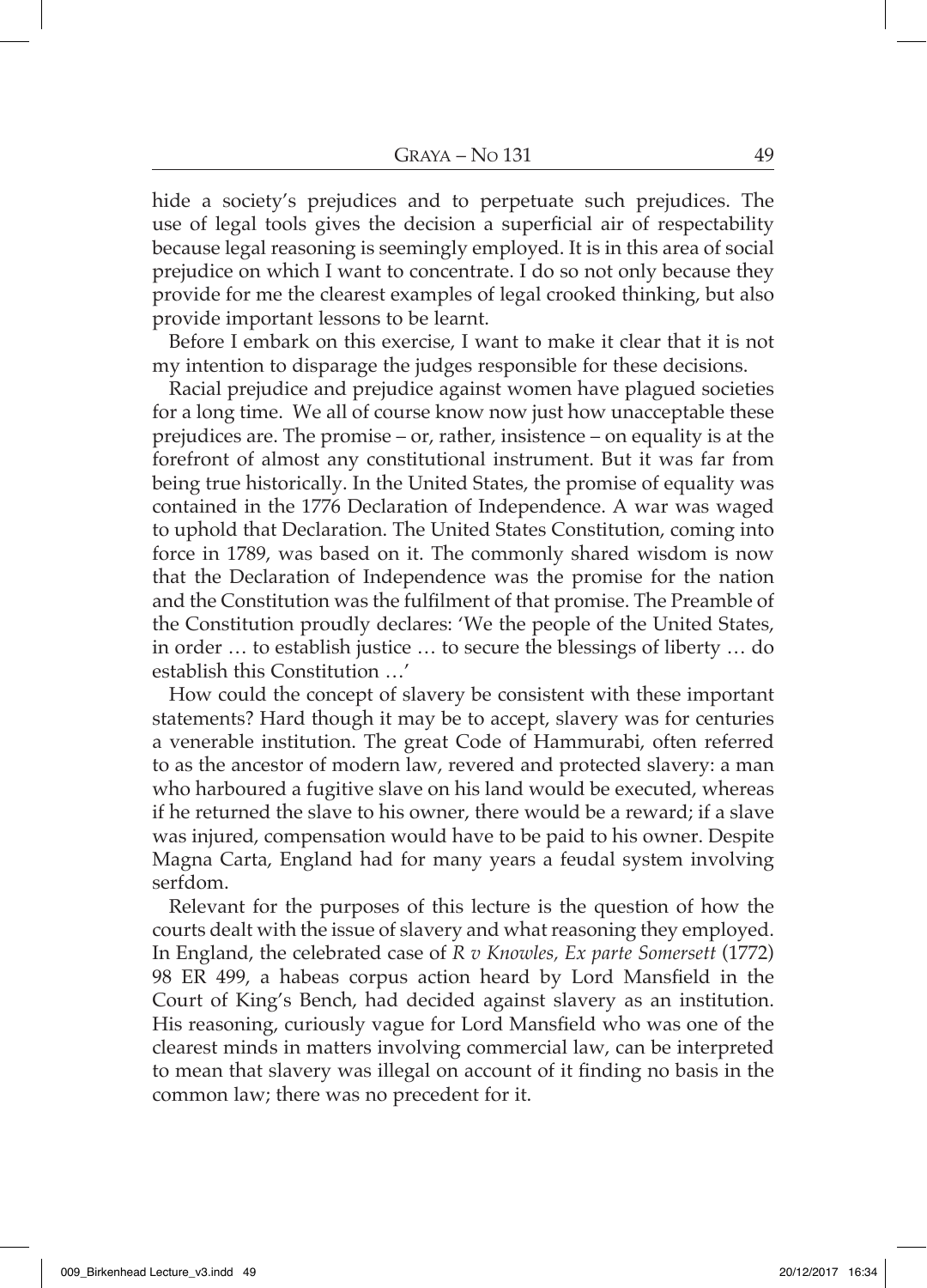The courts of the United States took a different course. The infamous case (the term as used by Justice Sandra Day O'Connor, formerly an Associate Justice of the Supreme Court of the United States) of *Scott v Sandford* (1857) 60 US 393, a decision of the US Supreme Court under Chief Justice Taney, is a classic example of unacceptable legal reasoning which gave rise to the danger of a perception of a lack of judicial independence. There, an African American (Dred Scott) and his family had been assaulted by his alleged master and owner, Sandford. He brought an action in the Federal Courts in St Louis, Missouri, in trespass. The issue which eventually made its way to the Supreme Court was whether Dred Scott had the necessary locus standi as a US citizen to make a claim against Sandford. Only US citizens could sue.

In determining this issue, the Court had to construe the meaning of citizen under the US Constitution. Chief Justice Taney regarded it as his obligation to interpret the Constitution in accordance with what its drafters meant. In his judgment, he said (correctly, although, as it turned out, somewhat disingenuously): 'It is not the province of the court to decide upon the justice or injustice, the policy or impolicy, of these laws.' The Supreme Court held that, despite the fact that in the course of moving from state to state Dred Scott had resided in Wisconsin where slavery had been outlawed, he remained a slave when he returned to Missouri. As such, it was felt his status did not enable him to be treated as a citizen of the United States. Chief Justice Taney, in the course of his analysis as to what the framers of the Constitution had in mind, referred to black people as 'a subordinate and inferior class of beings' and 'an inferior order, and altogether unfit to associate with the white race'.

Those are strong and unacceptable words. The inadequate legal reasoning, devoid of humanity, simply and totally ignored the concept of human rights and dignity, and the spirit of the law. True it is that Chief Justice Taney was associating himself with what he thought were the views of the majority of Americans at the time (although this is debatable) but, even accepting this, he did not display the courage, the vocation and judicial independence that is the hallmark of a judge. By holding as it did, the Supreme Court laid itself open to the accusation that it had not been truly independent. The (by our standards) outrageous reasoning led many people to think of that case as representing an unfortunate chapter in the history of the US Supreme Court and that the Court, for once, did not display the independence for which it is now famous. As Chief Justice Beverley McLachlin has often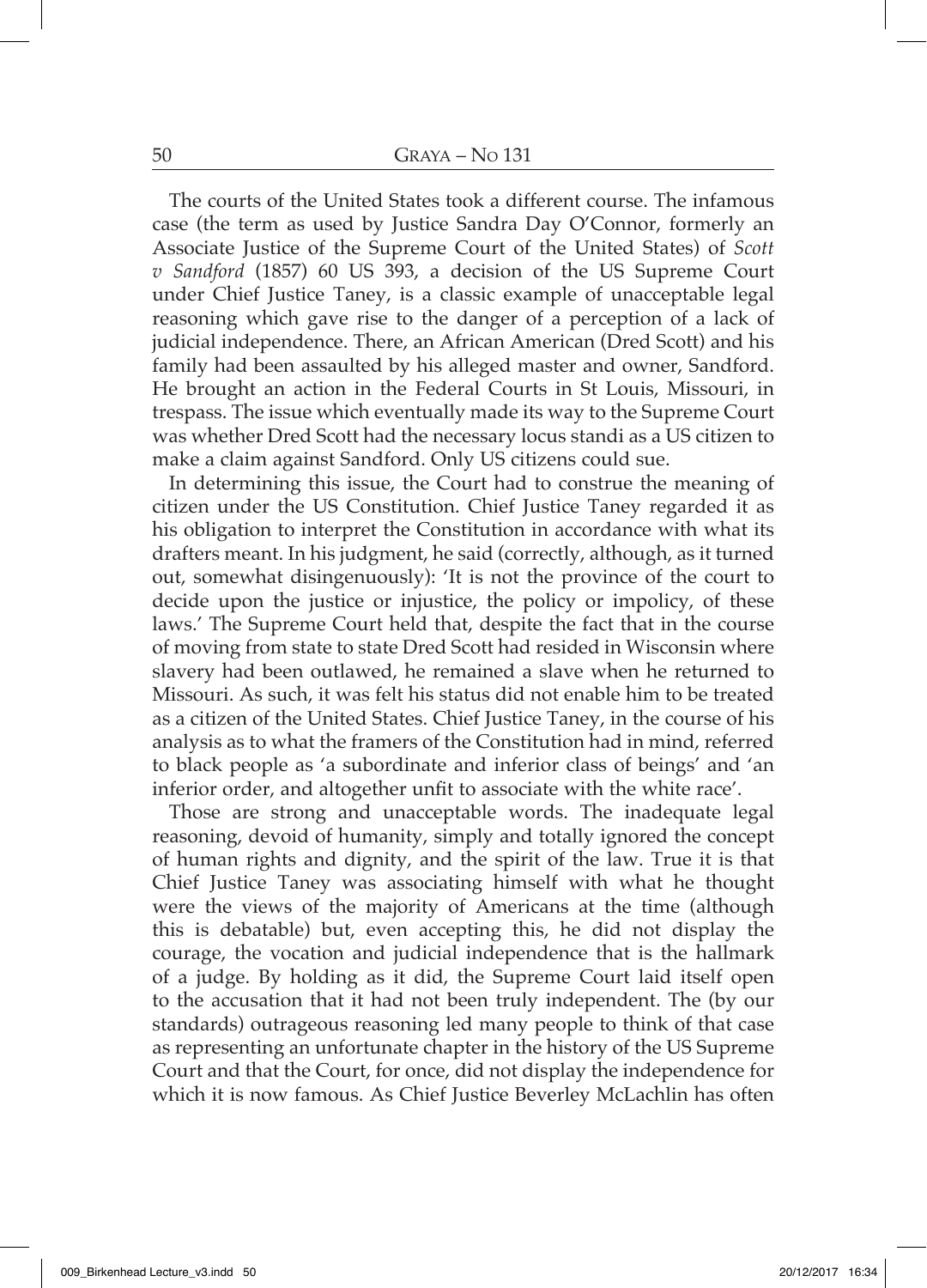remarked, courage and conscience are judicial qualities needed in any judiciary.

As Professor Fehrenbacher noted, the judgment was 'judicial in its language'. Superficially, I suppose it was. The judgment proceeded as if the question was really just one of constitutional interpretation and the Chief Justice even remarked that the court was not pronouncing on the justice or injustice or the policy behind the slave laws. That part of the Constitution requiring interpretation was whether African Americans could be considered citizens, because only that category of persons could sue.

For me, this is an early example of crooked thinking. It involved the use of legal tools, in this case legal analysis in the form of confining the issue to one of statutory interpretation and also saying (as really no more than camouflage) that the Court was not pronouncing on matters of policy, in order to disguise a blatant disregard for what should have been the correct answer and, instead, to reach an answer that reflected the times. It is crooked thinking because the correct answer was not only obvious (by our standards), but the reasoning needed to reach a correct conclusion was also clear: a respect for the concept of equality and liberty, both of which were, as we have seen, inherent in the Declaration of Independence and the United States Constitution itself and, of course, common sense. The dissenting opinion of Justice Benjamin Curtis can be seen in sharp contrast: Scott was a citizen of the United States; he was a citizen because all persons born in the United States were citizens, and the fact that he was an African American was irrelevant to that conclusion. Justice Curtis resigned from the Supreme Court after the decision in *Scott v Sandford*.

I have already remarked that, where faulty reasoning is employed, a wrong result becomes the consequence and a legal precedent is thereby created having the effect of perpetuating an injustice, often at great cost. The result of *Scott v Sandford* was that a catalyst was created that led eventually to a Civil War. It was not until the passing of what became known as the Reconstruction Amendments of the United States Constitution – that is, the 13th, 14th and 15th Amendments – when slavery was abolished, that citizenship was given to former slaves and a prohibition against race or colour being a bar to the right to vote was enacted.

However, notwithstanding the Reconstruction Amendments, inequality and prejudice persisted. The 14th Amendment contains in its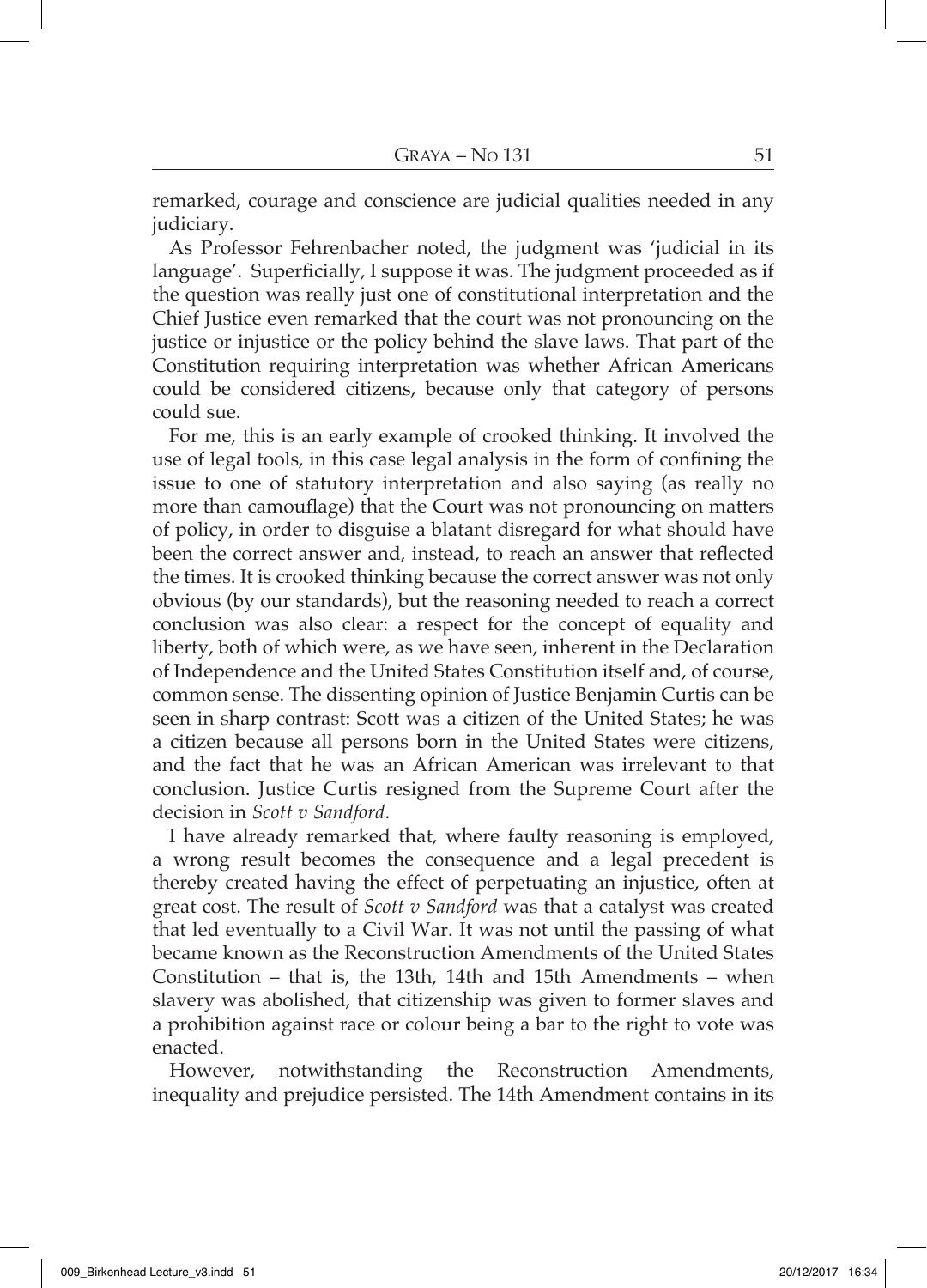first section what is popularly known as the 'Equal Protection Clause'– in other words, the guarantee of equality. It was therefore supremely ironic that this Amendment, forged in the aftermath of the American Civil War in response to the end of slavery, should have given rise to a series of laws enacted in the Southern States which effectively imposed racial segregation – the 'Jim Crow Laws'. Every aspect of life was affected, from the use of public conveniences to those institutions which affect everyone's lives – marriage and education among others. Education was in many ways the worst of all; after all, it is through education that one is able to live a full life and enjoy that fundamental ideal contained in the United States Declaration of Independence, the 'Pursuit of Happiness'.

We all know now that racial segregation cannot possibly be consistent with the right to equality. In principle, it is the precise opposite of equality in that an artificial barrier – race – is imposed; as a matter of reality, such a system is bound to result in practical differences. But what may seem obvious to you may not be obvious at all to a lot of people, certainly not at the relevant historical time. This somewhat twisted idea of equality (racial segregation) found favour with the United States Supreme Court in 1896 in *Plessy v Ferguson* 136 US 537 (upholding the validity of a Louisiana law providing for segregation in railway carriages). The effect of the decision was to confirm the legal validity of the 'separate but equal' doctrine.

In a nutshell, the doctrine was that the constitutional right to equality was not inconsistent with segregation, as long as the facilities available to white people and to other races were the same. The doctrine at its very highest may barely pass a test of logic (and it is certainly a legal fiction) but it could not disguise the real reasons behind its application in practice. The Court tried to apply logic and reason. However, the judgment of Justice Brown contains a revealing passage:

'We consider the underlying fallacy of the plaintiff's argument to consist in the assumption that the enforced separation of the two races stamps the colored race with a badge of inferiority. If this be so, it is not by reason of anything found in [the 1860 Act providing for separate railway carriages], but solely because the colored race chooses to put that construction upon it.'

The decision has of course to be seen in the context of the times.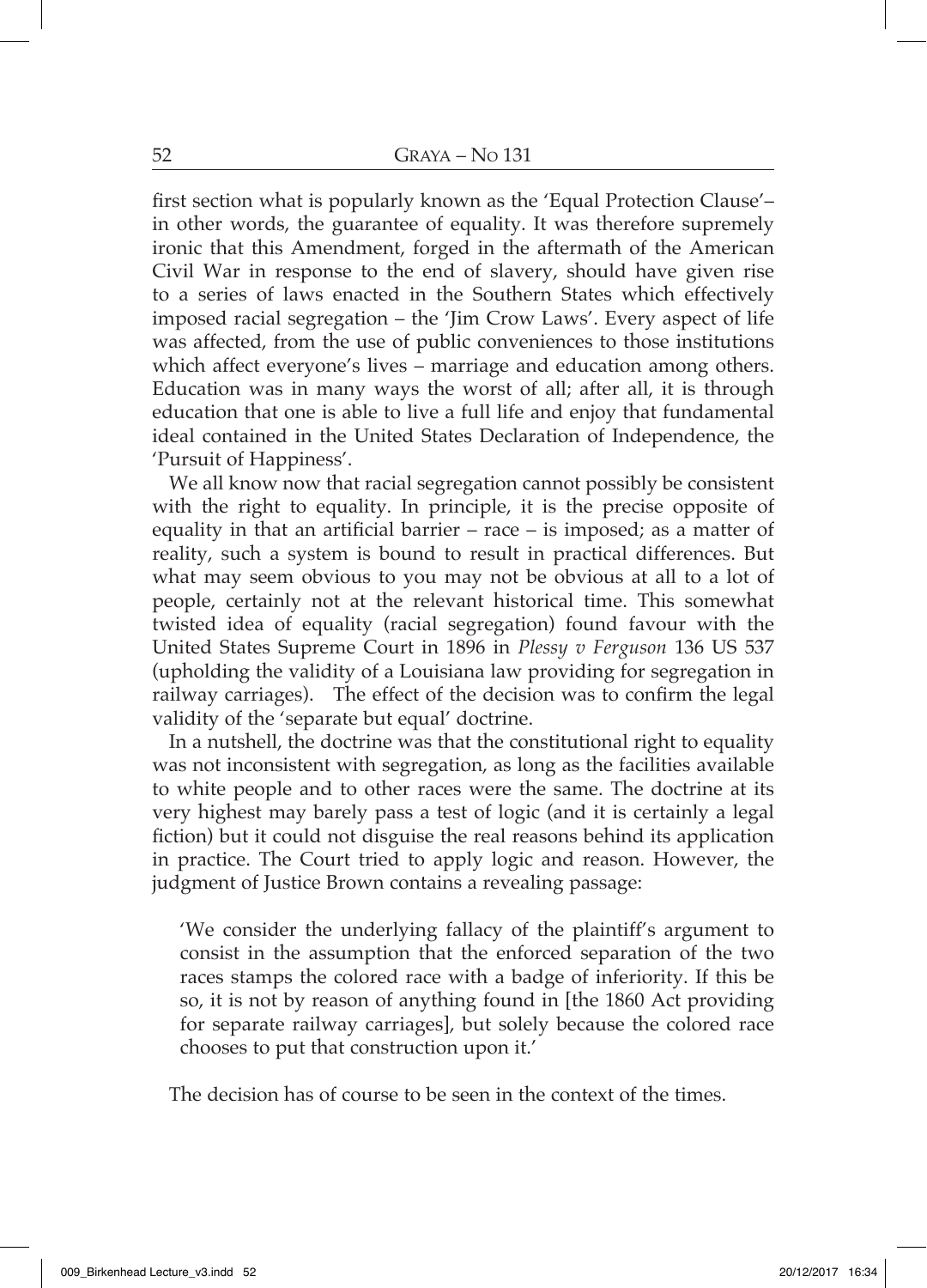The legal reasoning technique used in *Plessy v Ferguson* was that of logic: segregation did not mean inequality as long as everyone in the segregated groups was equal. Like *Scott*, the effect of *Plessy* was to be a millstone around the neck of the United States legal system until the Supreme Court mustered the courage to reverse the decision in *Brown v Board of Education* (1954) 347 US 483.

Like the decision in *Scott*, the Supreme Court in *Plessy* employed crooked thinking, this time using the legal tool of logic, convincing in most cases, in order not to disturb the then prevalent views of United States society. The use of suspect reasoning had to be employed in an attempt to give an important policy decision of the courts some legal basis and justification. The price that had to be paid was that the United States had to endure more than a generation of seething discontent.

When the courts are asked to determine important cases, important consequences follow, and the respect that the community will ultimately have in the law will depend on how such important decisions are made. Process and reasoning are all important.

The majesty of the English common law has been for me the most influential in all common law jurisdictions, if not in all jurisdictions. English mercantile law is a prime example. In the area of human rights, however, the English courts have not always been consistent. I referred to the important case of *Somersett*, which helped pave the way to the abolition of slavery. Inconsistency can be demonstrated by the slow progress regarding the position of women, and it is in this area where the reasoning of even the highest courts has been found wanting. While women could literally rise to the very top and become the Sovereign, lower down they were discriminated against.

At this point, I wish to acknowledge the Reading given by Master Beloff at Barnard's Inn in 2009. I have also been much assisted by an article 'Women and the Exercise of Public Functions' by Professor Enid Campbell.

I start with a frosty morning on 2nd December 1903. In the Moses Room of the House of Lords, in which there hangs a fresco of Moses bringing down the Tables of Law from Mount Sinai, Ms Bertha Cave made submissions before a special tribunal consisting of the Lord Chancellor, the Lord Chief Justice and five senior judges. As reported in the *Times Law Reports*, the hearing lasted only five minutes. Ms Cave had sought to be Called to the Bar by Gray's Inn but she had been refused on the basis that only men had hitherto been admitted to practise at the Bar.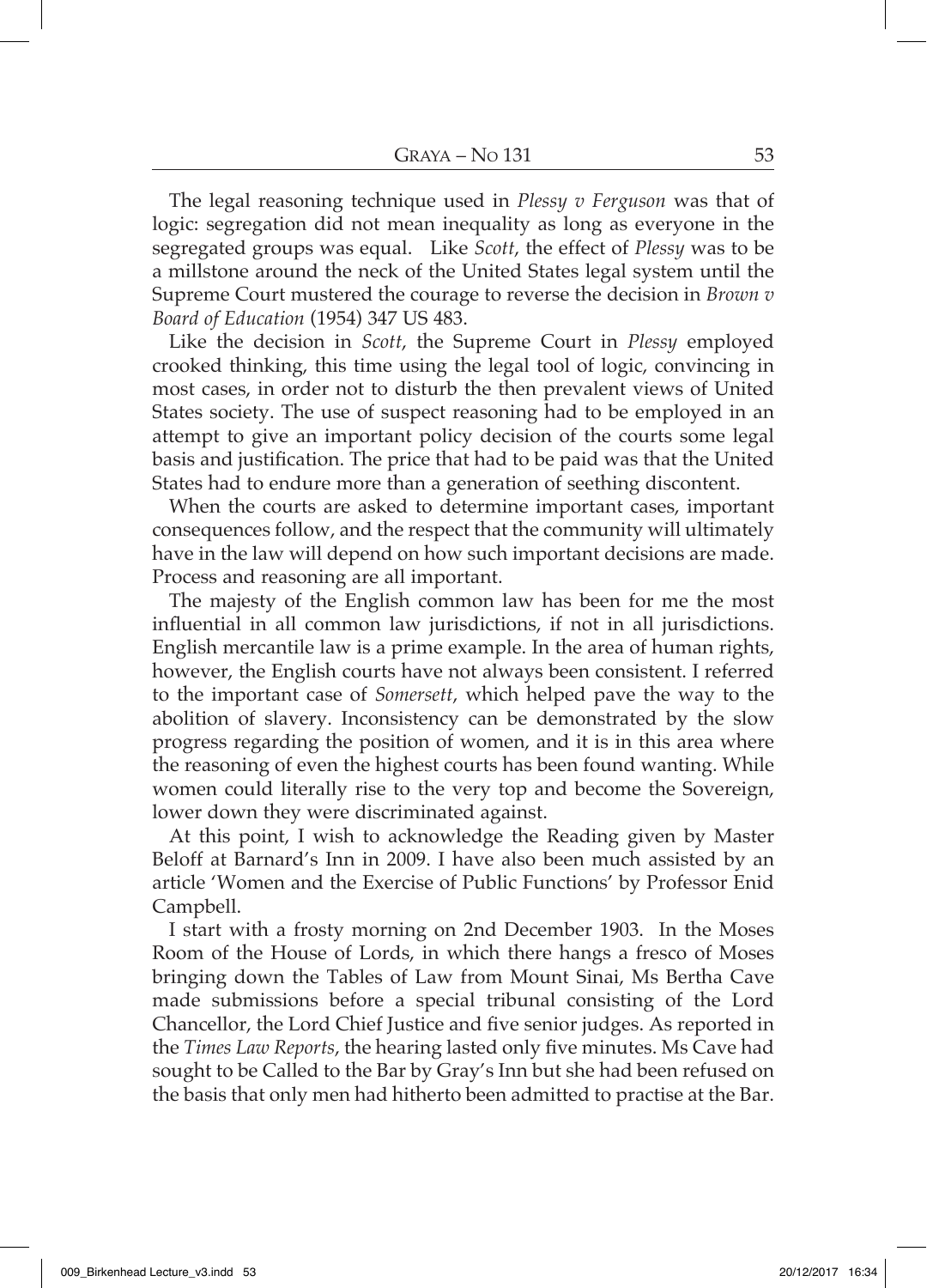No woman had ever been admitted. The special tribunal agreed. The Lord Chancellor is reported to have reasoned thus: since there was no precedent for women to be admitted to the Bar, Ms Cave's application was rightly rejected. The tribunal presumably had regard to the view of the Inn. A contemporary report refers to this:

'A representative of Gray's Inn has stated that the objection of the Benchers was based on the simple ground that when the Inn was founded the possibility of lady students was never contemplated. The statutes of the Inn, therefore, while containing no definitive bar against women, ignore the sex so absolutely as to leave the Benchers, in their opinion, no power to admit a lady.'

Three points stand out. (1) The reasoning was weak. To say there was no precedent is perhaps a legal device of last resort to arrive at a conclusion. In order to get to that stage, a court will have (or at least ought to have) considered the matter after looking at applicable principles. It does not appear the special tribunal considered Ms Cave's application from the point of view of fairness, equality or even common sense. (2) The case was an important one and was obviously acknowledged to have important repercussions. There is no other explanation for the composition of the special tribunal. It can be inferred then that it was considered that the reasoning behind any decision would be critically evaluated. Yet, no proper reasoning was revealed. This provides a strong hint as to the correctness of the outcome. (3) The trouble with crooked thinking is that it promotes further crooked thinking. It was ominous that, as reported in the extract from *The Times Law Reports*, Ms Cave said to the press that, in the future, if there was any loophole, she would take advantage of it.

Ms Cave was not the first woman to seek access to the Inns. As early as 1870, 92 women had signed a petition requesting permission to attend a lecture at Lincoln's Inn. Permission was refused without any reason given. Bertha Cave's case and the view of the Inns of Court were entirely consistent with the way the courts had all along dealt with discriminatory practices against women. Reasoning to the effect that women were not included in a profession which admittedly consisted of men at that stage was hardly compelling: it was neither logical nor consistent with common sense. Even statute had made progress in this respect. The Interpretation Act 1856 stated that the use of the masculine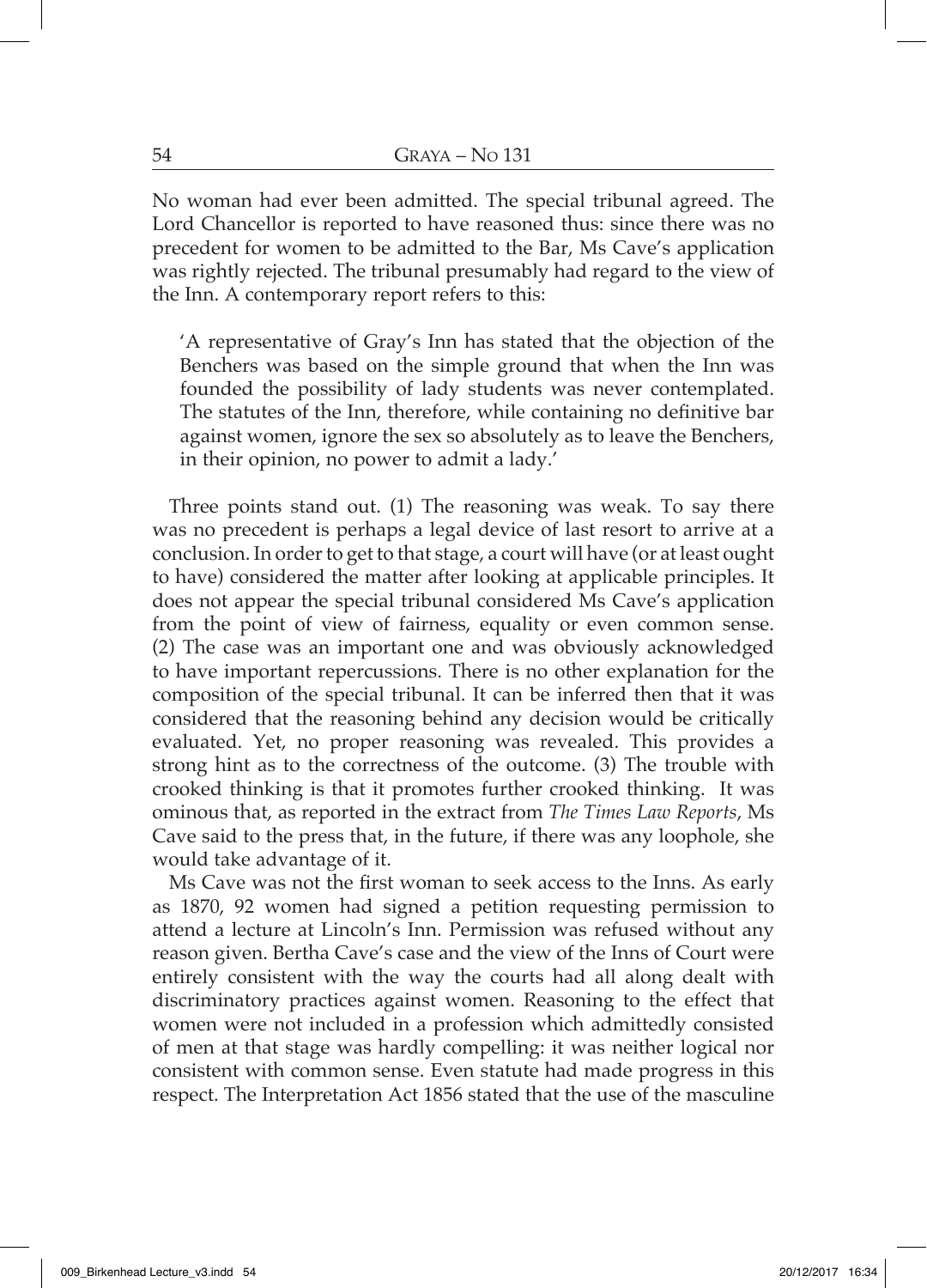in statutes should include the feminine.

This statutory clarification did not herald any new era of equality, nor did it prevent the continued use of faulty reasoning. The dubious reasoning of the courts was already in existence in *Hope v Lady Sandhurst* (1889) 13 QBD 79. Lady Sandhurst was duly elected to the town council of the London County Council area of Brixton. The unsuccessful rival in the election petitioned against the result on the basis that Lady Sandhurst was disqualified on account of being a woman. The Municipal Corporations Act 1882 provided that 'every person shall be qualified to be elected and to be a councillor who is, at the time of election, qualified to elect to the office of councillor'. Lady Sandhurst was a person and she was entitled to elect and insofar as any further doubt remained, the Interpretation Act reinforced her position. The result of the case might appear obvious. The language of the statute was clear: if one could vote, one could also be elected. However, the Court of Appeal – the composition of which was one of the strongest of that era – held otherwise. A number of devices were used in the reasoning.

First, logic. Notwithstanding the statutory provision, which stated in terms generally that women could be elected if they could vote, in the specific statute under consideration, since there was a provision which expressly stated that women could vote, it must follow that women could only be elected if there was an express specific provision to this effect as well but there was none. This was, I would venture to suggest, simply warped logic at its worst, yet it proved to be attractive to all six judges.

Secondly, reference to what the common law and constitutional law had always been. This is a variation of the 'since time immemorial approach'. Lord Esher MR put it in these terms: 'I take it that by neither the common law nor the constitution of this country from the beginning of the common law until now can a woman be entitled to exercise any public function.' In relying on an earlier authority, the Master of the Rolls used another legal technique – the wisdom of another judge (what I would call the 'Homer factor') – to refer to Willes J in the following terms: 'a more learned judge never lived'.

All this again constituted for me faulty reasoning. And a quite absurd result was created. Like other shaky decisions, this way of thinking in important cases provided a precedent for others to follow.

*Bebb v Law Society* [1914] Ch 286 was yet another extraordinary case. Ms Bebb wanted to take the Law Society's qualifying examination to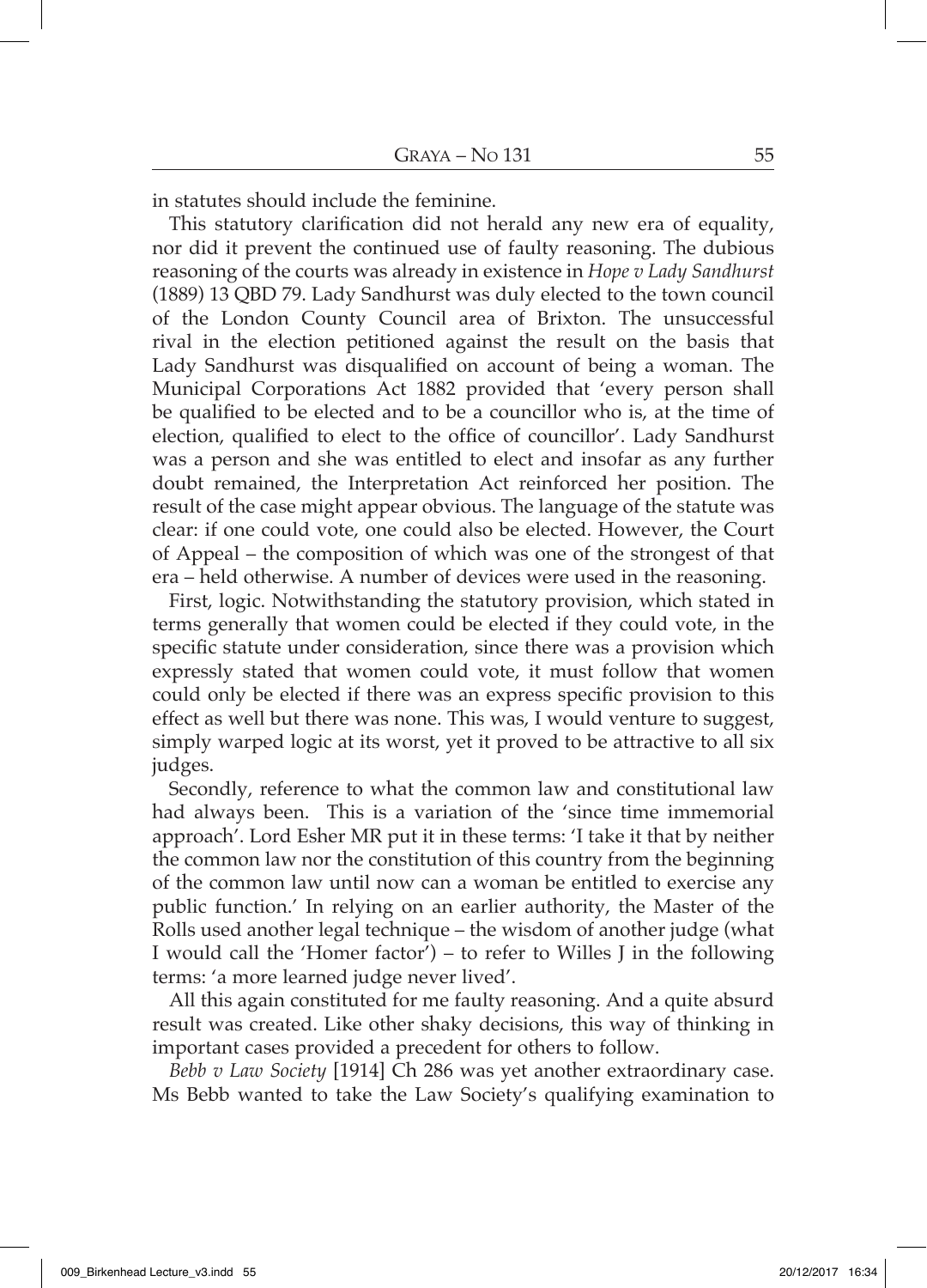become a solicitor. She was told that if she presented herself to take the examination, she would be barred from entry. The Solicitors Act 1843 did not of course expressly bar women from becoming solicitors (it simply used the term 'person') but the Court of Appeal superimposed the requirement that persons could not become solicitors if they were 'disqualified'. This use of logic can be defended but it was of course not by itself enough to exclude women. The further device that was used by the Court of Appeal was that the common law position was that no women had ever been or applied to be a solicitor. As Cozens-Hardy MR said: 'There has been that long uniform and uninterrupted usage which is the foundation of the greater part of the common law of this country, and which we ought, beyond all doubt, to be very loath to depart from.'

It is also noteworthy that among the authorities cited were *Chorlton v Lings* (1868) LR 4 CP 374 and Bertha Cave's case. These cases, or rather their way of thinking, had become, in modern parlance, mainstream and moreover had become precedents. And yet, they were wrong. Every legal principle of equality, fairness and basic justice was jettisoned in favour of dubious and faulty reasoning (crooked thinking).

The House of Lords fared no better. Section 27 of the Representation of the People (Scotland) Act 1868 provided that 'every person whose name is for the time being on the register … of the general council of [the Universities of St Andrews and Edinburgh] … should be entitled to vote in the election of a member to serve [in Parliament]'. In *Nairn v University of St Andrews* [1909] AC 147 the plaintiffs were five women graduates of the University of Edinburgh and thereby entitled to be registered on the general council of that University. Before the House of Lords, having lost at each level, they represented themselves. The House of Lords regarded the matter as so clear that the respondents' counsel were not called on to respond. Notwithstanding evidence that historically women did vote in the university parliamentary elections, the House of Lords said: 'It is notorious that this right of voting has, in fact, been confined to men. Not only has it been the constant tradition, alike of all the three kingdoms, but it has also been the constant practice, so far as we have knowledge of what has happened from the earliest times down to this day.' This was the use of what I have called the 'time immemorial' line of reasoning. The question before the House of Lords was said to be 'not difficult', although three full speeches were necessary to convince. This too is a device in legal reasoning: where no convincing reason can be given, it is then suggested that the point is an obvious or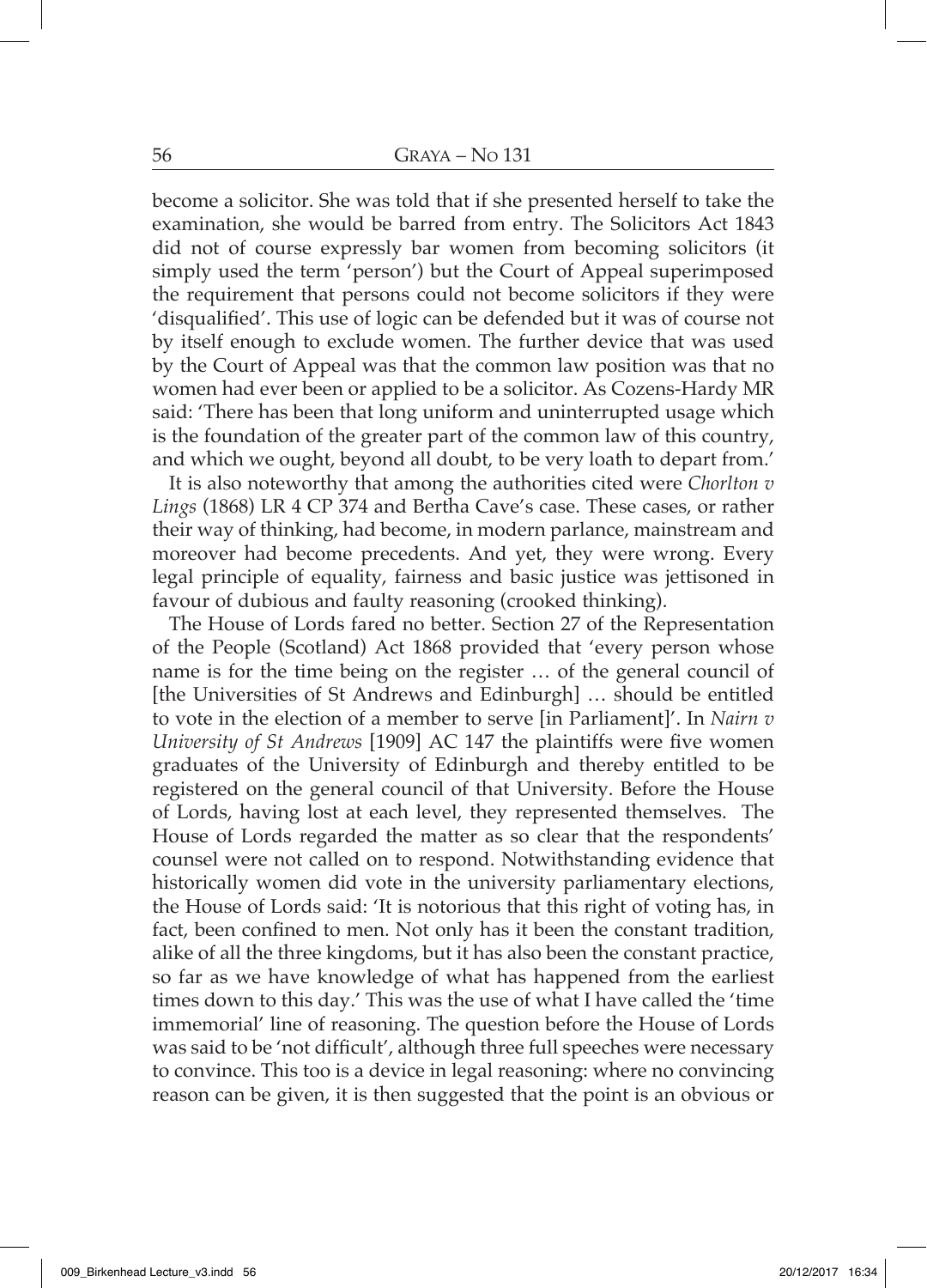a simple one – a form of crooked thinking.

To complete the story regarding women at the Bar, the British Sex Disqualification (Removal) Act 1919 ended much of the discrimination that had existed. The first woman to be Called was Ivy Williams in 1919. Gray's Inn began admitting women from December that year. The first to be Called at Gray's was Edith Hesling on 13th June 1923.

On 2nd May 1939, Rose Heilbron was Called to the Bar at Gray's Inn, the youngest woman to be Called. Among her very many achievements, she was the recipient of the Holker Scholarship of this Inn in 1935 and was the first woman Bencher in 1968. She was the Treasurer in 1985. But the focus of this talk is not on Dame Rose, but on one of her civil cases. It involves a famous cricketer (he captained the West Indies) who devoted much of his public life to helping minority groups in England – Lord Learie Constantine. The facts are vividly described by Master Hilary Heilbron in her description of what she has called a landmark case:

'His fame as a cricketer did not, however, lessen the discrimination and hostility he and his family suffered as a result of being black, emphasising the contrast, as his friend CLR James put it, "between his first class status as a cricketer and his third class status as a man". Learie Constantine became Rose's client. In July 1943 Learie Constantine was to captain the West Indies side against England at Lords in a charity match. He was given leave from his then employment with the Ministry of Labour as Welfare Officer in charge of West Indian technicians and trainees on Merseyside to do so. He had booked hotel accommodation for himself and his wife for four nights at the Imperial Hotel London and had inquired whether there would be any objection to his staying on the grounds of his colour and was told that there was not. When he arrived it was made clear to him that he and his family were not welcome. The manageress explained this to them in the most offensive terms by saying: "We don't have niggers in this hotel." When asked why, she replied: "Because of the Americans … He can stop the night but if he does not go tomorrow morning, his luggage will be put outside and his door locked." He was then found alternative accommodation at the Bedford Hotel.'

Learie sued the Imperial Hotel. The case was tried before Birkett J and is reported at [1944] 1 KB 693. I refer to this case as an example of crooked